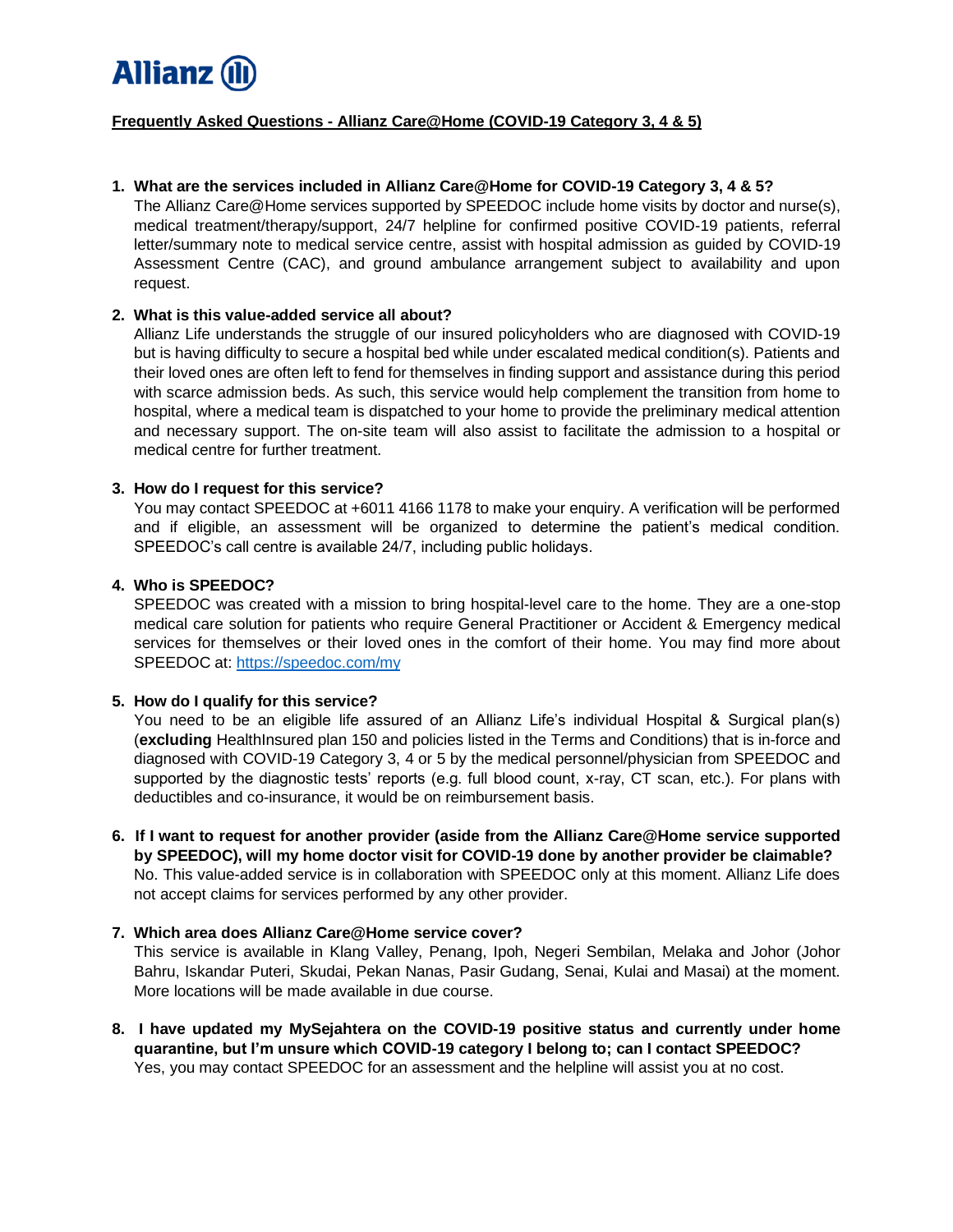

# **9. Is there a deposit required for this service?**

SPEEDOC may request for a deposit if the condition or the COVID-19 category is still unclear. If the visiting doctor performs an on-site assessment and suggests that the condition falls under Category 1 or 2, then the visit will be borne by the policyholder. If the condition falls under category 3, 4 or 5, the deposit will be refunded after 30 days. The deposit may vary and will be advised by SPEEDOC depending on services requested.

## **10. If my COVID-19 condition worsens, can SPEEDOC assist me with the hospital admission?**

Yes. SPEEDOC may need to dispatch their mobile doctors to review your situation at home and if the situation requires an admission, SPEEDOC will arrange for a hospital admission, upon referring to COVID-19 Assessment Centre (CAC).

# **11. What happens if my condition is between Category 2 & 3?**

SPEEDOC will perform the assessment over the phone and if in doubt, a deposit will be requested. Once onsite, the doctor will perform another assessment. If it is under Category 1 or 2, the expenses will be paid by the policyholder. If it is under Category 3, the deposit will be refunded. Assuming the patient is under the care of SPEEDOC in Category 2 (on self-pay basis) and later progressed to Category 3, 4 or 5, the expenses incurred thereafter will then be covered by Allianz Life (on cashless basis), from the date SPEEDOC diagnoses the condition with Category 3, 4 or 5.

## **12. Can I request SPEEDOC to facilitate my admission to a private hospital?**

SPEEDOC's priority is to facilitate the admission at designated Government hospitals as advised by CAC on best effort basis, and if there are no beds available, then the next option is to a private hospital. Please note that the cost of COVID-19 treatment at private hospitals may range between RM50,000- RM300,000 (or higher) and patient will be required to pay first and file for possible reimbursement later.

### **13. How do I make the deposit payment to SPEEDOC?**

The payment method is via online bank transfer. SPEEDOC will advise you the payment method/details for the transaction during the call.

### **14. Does SPEEDOC offer equipment/device(s) for sale? If no, are they available for rent?**

SPEEDOC does not provide equipment/devices for sale at the moment, but whenever it is available, it can be offered on self-pay basis. At present, the equipment/device(s) is only available for rent (subject to availability) for eligible cases.

# **15. In the event that I am required to self-pay for SPEEDOC's services (assuming under Category 1 or 2), how much is the cost?**

The estimated charges for a doctor home visit is between RM280-RM400 per visit, depending on the time and day of the visit. SPEEDOC will advise you of the applicable charges accordingly.

# **16. What is the expected response time by SPEEDOC?**

SPEEDOC will assess your condition over the phone upon your first call. If a doctor home visit is required, SPEEDOC will respond with an appointment slot within 3 hours from the call assessment subject to availability. Depending on the volume of cases, the services are rendered on best effort basis.

For the detailed Terms and Condition, please refer to the next page.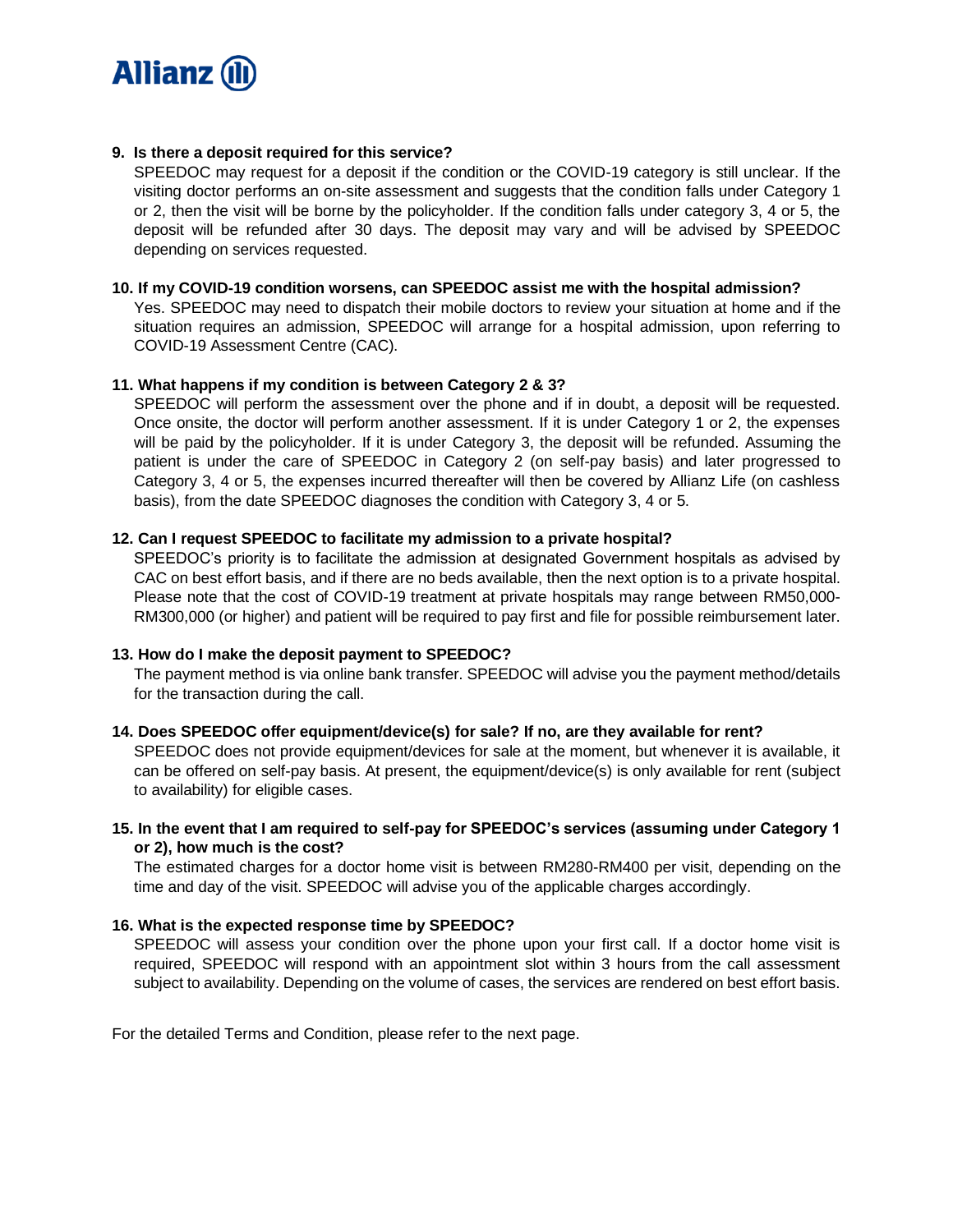

# **Terms and Conditions - Allianz Care@Home (COVID-19 Category 3, 4 & 5)**

1. Allianz Care@Home is supported by SPEEDOC - a value added service which is on a cashless basis for eligible customers who are covered under Allianz Life's **Individual** Hospital & Surgical (H&S) plans, **excluding** HealthInsured Plan 150 and policies listed below:

| <b>Traditional</b>               |                                                                                                                                                                                                               | Investment-linked Rider                                                                                                                                                                              | <b>Worksite Marketing</b>                                                                                                                                                                                                                                                               |
|----------------------------------|---------------------------------------------------------------------------------------------------------------------------------------------------------------------------------------------------------------|------------------------------------------------------------------------------------------------------------------------------------------------------------------------------------------------------|-----------------------------------------------------------------------------------------------------------------------------------------------------------------------------------------------------------------------------------------------------------------------------------------|
| Standalone                       | Rider                                                                                                                                                                                                         |                                                                                                                                                                                                      |                                                                                                                                                                                                                                                                                         |
| 1. Allianz Diabetic<br>Essential | <b>Health Vantage</b><br>1.<br>Enhanced<br>2.<br>HealthVantage<br><b>LION Health</b><br>З.<br><b>HealthGuard Plus</b><br>4.<br>5.<br>Hospital and<br>Surgical<br><b>HealthPartner</b><br>6.<br>7.<br>MediSure | Medisafe Infinite+,<br>1.<br>MediSafe Infinite,<br>MediSafe Infinite Xtra,<br>MediSafe, MediSafe<br>Xtra<br>2. MediEssential<br>MediCover<br>З.<br><b>Enhanced MediCover</b><br>4.<br>MediAide<br>5. | <b>Allianz Care Plus</b><br>1.<br>2.<br>Allianz FlexMed Care<br><b>Allianz Retirement</b><br>3.<br><b>Health</b><br><b>EB MediShield, EB</b><br>4.<br>MediShield Plus, EB<br>Care, Enhanced<br>MediShield<br>FlexiMed, FlexiMed<br>5.<br>Plus, i-FlexiMed Plus<br><b>MediFlex</b><br>6. |

For those with H&S plans **with deductibles and co-insurance**, it will be on reimbursement basis subject to respective policy limits.

- 2. Only expenses incurred for the six (6) services listed below are eligible in with respect to Allianz Care@Home supported by SPEEDOC for the management of COVID-19 at home:
	- Home visits by doctor and nurse(s)
	- Treatment / therapy / support
	- 24/7 helpline for COVID-19 patients
	- Referral letter / summary note to medical service centre
	- Assist with hospital admission as guided by COVID-19 Assessment Centre
	- Ground ambulance arrangement (Subject to availability and upon request)
- 3. Other expenses, apart from the listed six (6) services, incurred due to being quarantined will not be covered (e.g. purchase of equipment, monitoring devices, meals, COVID-19 rapid test kits, etc.)
- 4. Only Category 3, 4 or 5 COVID-19 patient is eligible to claim for the expenses of Allianz Care@Home services incurred whether on cashless or reimbursement basis. The category of COVID-19 of the patient shall be determined by the medical personnel/physician from SPEEDOC and supported by the diagnostic tests' reports (e.g. full blood count, Xray, CT scan, etc.).
- 5. Allianz Care@Home expenses claimed by eligible customers is administered on goodwill based on their policy's terms and conditions (e.g. waiting period: 30 days, annual and lifetime limits, deductible & co-insurance).
- 6. Valid for **ONE (1)** claim per life, regardless of the number of policies with Allianz Life.
- 7. Only the expenses incurred by the life assured will be covered.
- 8. Subject to medically necessary and reasonable and customary charges.